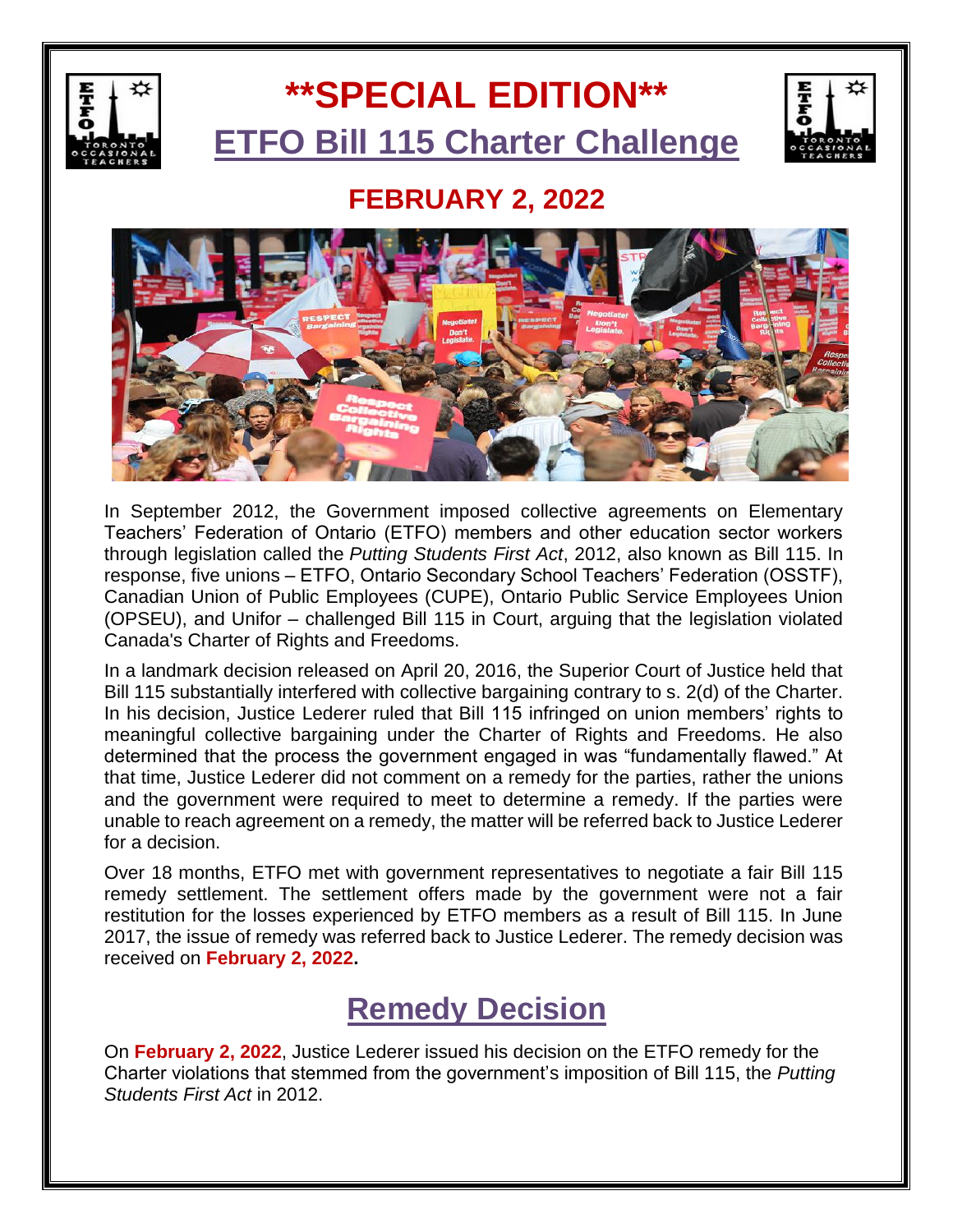This is the end of a long road for ETFO members, as we have been fighting, and waiting, a long time for a fair remedy. Today marks an end to that wait. The award of damages is significant in the amount of \$103,100,000.

"ETFO welcomes Justice Lederer's decision, but we recognize it does not replace the loss of ETFO members' bargaining rights, nor the sick leave, gratuities, and salary ETFO members lost when the Ontario government-imposed Bill 115," says ETFO President Karen Brown. "We thank the court for recognizing that our members' constitutional rights were violated by a government who unjustly forced contracts on them, froze their pay, and cut sick day provisions as part of an austerity push. Justice Lederer's decision serves as a reminder to the government that they must never interfere with collective bargaining rights."

# **Remedy Summary**

In brief, Justice Lederer has ordered a one-time cash payment of damages to eligible ETFO members who were employed by a school board during the 2012-2013 and/or 2013-2014 school year(s). ETFO will release specific details regarding the calculation of damages in our next communication.

### **Award Eligibility**

ETFO members who were employed by a school board between September 1, 2012, and August 31, 2014, including those who are no longer employed by a school board *may be eligible* if they meet the criteria of the award. Please ensure your employer(s) have your current address on file.

The verification of employment data may take several months. ETFO will also engage in a notification process.

**Please be patient. Local offices don't have specific details yet. The provincial office will be communicating out more details in the near future.**

# **Questions and Updates**

We are preparing a Frequently Asked Questions resource to address questions about the remedy and compensation process. It will be shared with members very soon. Please share this message with retired members who worked during the affected years.

Updates will be provided in the days and weeks ahead through member e-newsletters, email, and the **[ETFO website](https://www.etfo.ca/)**.

> **ETFO-Toronto Occasional Teachers Local Putting "You" in Your Union**

> > **[www.etfo-torots.org](file:///G:/www.etfo-torots.org)**